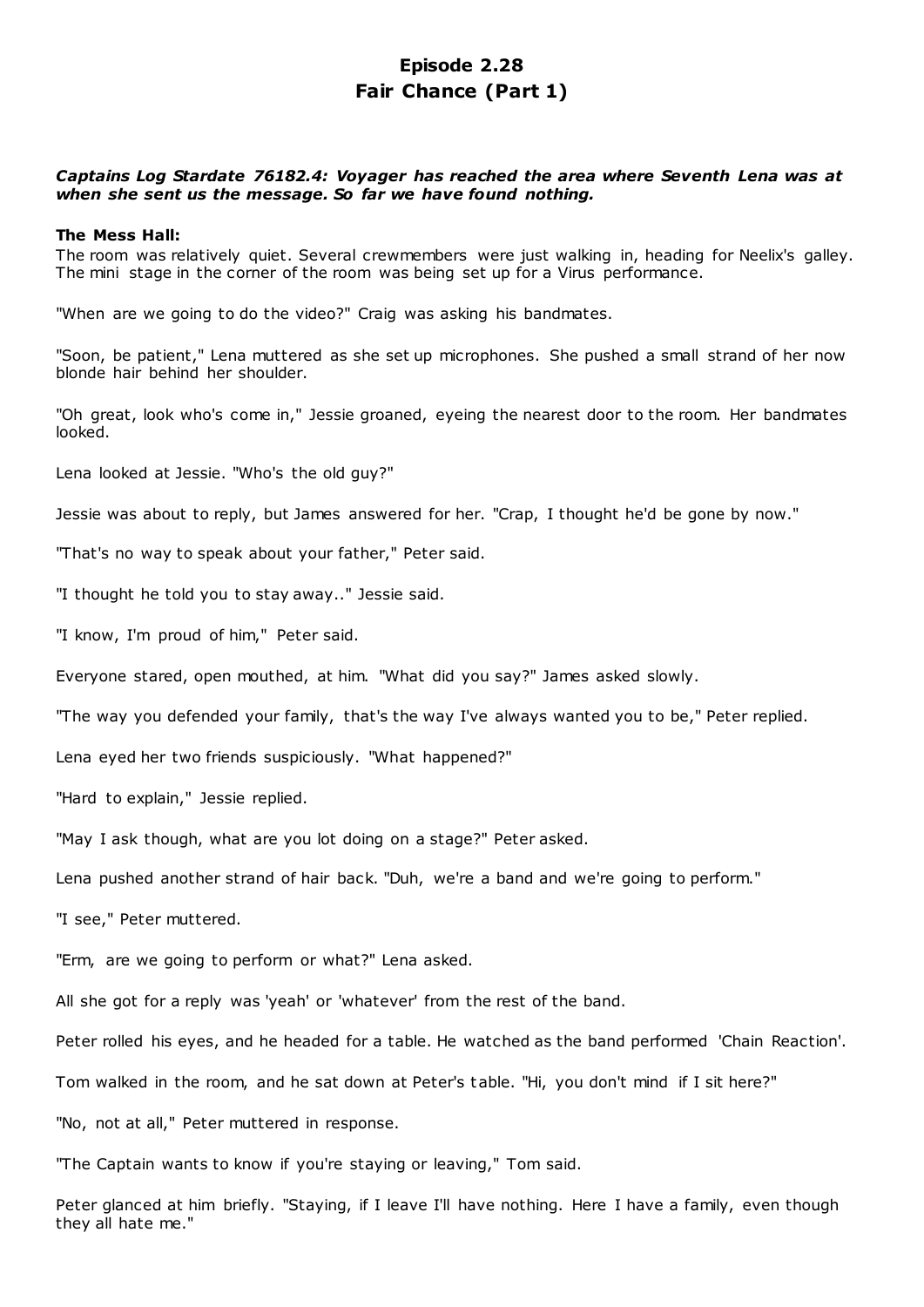Tom tried to say something comforting, but he couldn't think of anything. Instead he just watched the band perform.

After three minutes the band finished their performance, and they got off the stage. The room was very busy, so there was hardly anywhere to sit. Faye eyed Peter's table.

"There's room on that table," she said.

"I'd rather sit on the floor," Jessie grumbled.

Lena, Craig, Triah, Faye and Naomi ignored her remark, and they sat down at Peter and Tom's table. Peter noticed Jessie and James standing as far away as they could. He sighed, and he headed out of the room. James and Jessie then sat down at the table.

"You two act like a bunch of kids," Lena muttered as she chewed on her hair. The rest of the band, and Tom, watched her.

"Yeah, and you don't?" James said.

"Exactly," Lena said with a strand of hair still in her mouth.

"You know, you've just dyed that. You shouldn't chew on it," Tom pointed out.

"Yeah, but what are you going to do about it," Lena muttered.

"I'll tell you exactly. I can finally start calling you Barbie Girl, since you now have long blonde hair," Tom laughed. The rest of the band laughed with him.

"Hey, I never thought of that," Lena said angrily. She watched the others laugh at her, and she growled. "Knock it off! I was just getting sick of my mum complaining about the unnatural hair colours I kept dyeing, so I dyed it a more natural colour. She wanted it auburn, like hers. Yeah, like that would ever happen."

Everyone groaned, and they sat in silence for a few minutes.

"Holy crap!" Jessie yelled, breaking the silence. Everyone at the table jumped a mile, and they stared at her.

"What?" Tom asked.

"I felt something really strange," Jessie replied. Nearly the entire table sighed.

"That's it?" Triah asked.

"What do you mean by that's it?" Jessie snapped, glaring at Triah. She cowered at the glare.

"What did it feel like?" Tom asked.

"It felt like something was moving inside of me, and whatever it was must've hit me in the stomach or something," Jessie replied.

Tom chuckled. "The baby's probably just kicking."

"I think I'll go to Sickbay anyway, just in case," Jessie stuttered and she stood up. She quickly left through the nearest door.

James followed her, and so did Tom.

"You know that pregnancy is going to be a problem in a few months," Triah said.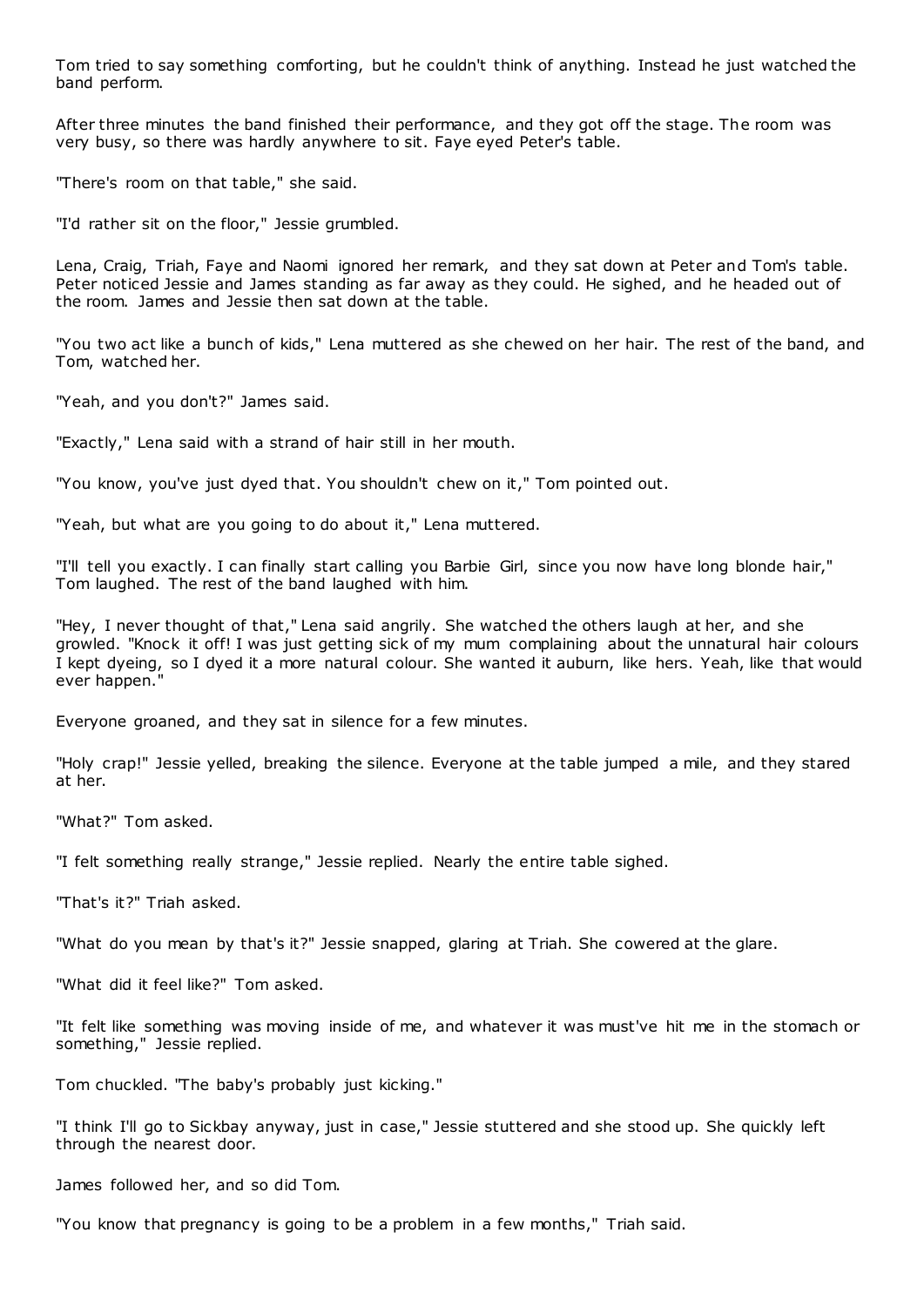"In what way?" Lena asked, without taking her eyes off the strand of hair she was chewing.

"Use your brain, Lena. She won't be able to perform when she's six months along, will she?" Triah replied.

James and Tom managed to catch up with Jessie, and they got a little ahead of her.

"You don't need to go to Sickbay, Jessie. There's nothing wrong," Tom said.

"Of course you'd say that," Jessie said.

"What? What do you mean by that?" Tom asked.

"Remember you screamed when you heard the news," Jessie replied.

"Geez, can't you take a joke. Believe me, the kid is fine," Tom said.

Jessie groaned, and she held her hand out. "Fine, if you think this is no big deal, why don't you feel for yourself."

Tom looked nervously at James. He gave him a similar look himself. "Oh come on, you should be the last person to be nervous because of this," Tom said in annoyance. James just shrugged. Tom rolled his eyes. "Fine, but I'm telling you, it's nothing."

Jessie rolled her eyes too, and she grabbed Tom's hand. She guided his hand to her stomach. Tom blushed slightly in embarrassment. He managed to pull his hand away. "I told you, it's nothing. I was right."

Jessie shook her head, and she continued down the corridor. James and Tom walked faster to catch back up with her.

Jessie stopped suddenly, and she turned around to face the two guys. "Would you stop following me, I'm only going to Sickbay."

"There's no point," Tom said.

"You're not taking his word for it, are you?" Jessie asked, and she turned back around.

Tom glanced at James, and he nodded his head. "Don't believe me, check for yourself," Tom said.

Jessie overheard, and she turned around. "Good idea." She held her hand out again. James took it, and she guided his hand to her stomach. After a few seconds, James jumped a little.

"That's definitely familiar," James said. Jessie cleared her throat, like she was hinting at something.

Tom laughed, and he shook his head. "And you seem to know what a kick feels like, how?"

Jessie and James looked at each other, and they both visibly cringed. "Damn," they both said.

Tom shook his head again. "You only had Duncan a month, he was far too young to kick, unless you've been.."

"Ok, ok, it's true," Jessie muttered.

Tom's eyes widened, and he stared at her in shock. "I was only joking around with you? When did this pregnancy happen?"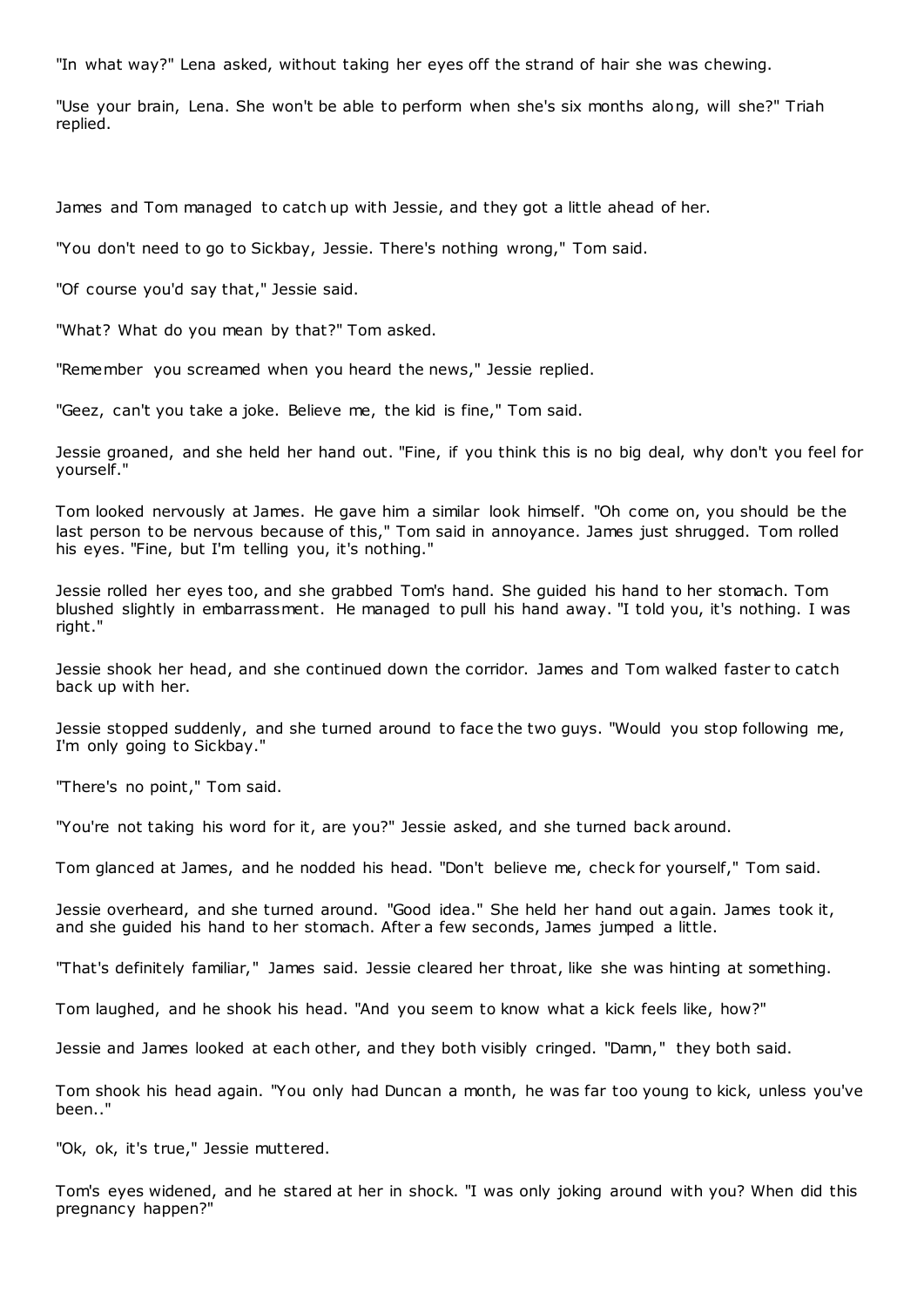"Remember the ceremony thing almost six years ago," James said.

"Yeah, but I don't remember anything... oh my god!" Tom stuttered.

"Oh great, here come the insults," Jessie muttered.

"No, no, no, I'm not going to skit you for this," Tom said.

"Are you feeling ok?" James asked.

"Cheeky b\*\*\*\*rd. I don't know why, but skitting you two doesn't seem fun anymore," Tom replied.

Jessie and James looked at each other nervously. Tom grew a nervous look on his face as well.

"Well erm, I'd better be off," Tom muttered, and he walked away as quickly as he could.

"Ok, that was scary," Jessie said.

#### **The Bridge:**

The original Bridge crew were sitting or standing at their stations. Well, all except Tom. He was standing next to Harry's station.

"That's hard to believe. I'll ask them later," Harry muttered.

"I've been skitting them for nearly eight years, things like that grows boring after a while," Tom said.

"Yeah, but after learning something like that I would've thought you'd have something to say," Harry said.

"So what, I had a suspicion back then anyway, so I tried to sound more shocked than I was," Tom said.

"Yeah, that's nice Tom," Harry said.

"I don't know what happened Harry. I felt like I was going to insult them about the whole baby kicking thing, but that idea just seemed pointless after I felt the kick for myself. It wasn't worth insulting I guess," Tom said.

Harry stared at him with a shocked expression on his face. He turned back to his station.

"What was that look for?" Tom asked.

"Nothing," Harry muttered in response. In the corner of his eye he noticed Emma and Tuvok coming out of the furthest turbolift, then head to the Ready Room. Tuvok went inside first after saying something sternly to her that Harry could not make out.

In: "Torres to Kim, I need your help in Engineering."

"Er, on my way," Harry said. He cursed under his breath, and he headed for the turbolift.

#### **Engineering:**

Harry took the lift up to the second level. He walked over to B'Elanna.

"Hi, what do you need help with?" Harry asked.

"I just wanted to talk to you," B'Elanna replied.

"Oh, what about?" Harry asked.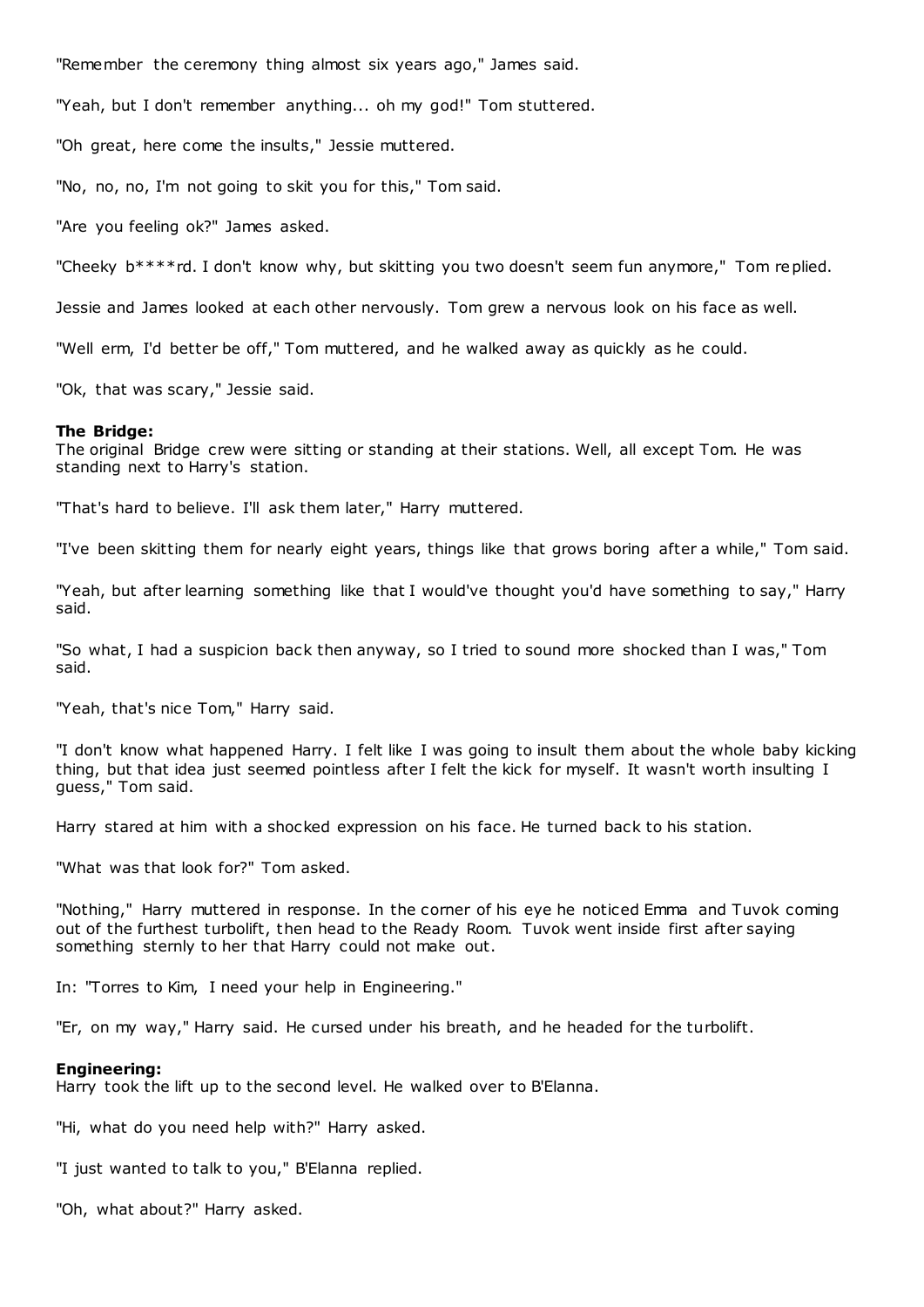B'Elanna placed her hand on the banister. "I need to tell Tom something, but for some reason I don't have the nerve."

"That's odd. What do you want to tell him?" Harry asked.

"I haven't seen Doctor Jones yet, but I think I might be expecting our second child," B'Elanna replied.

"So why can't you tell him?" Harry asked.

"I don't know, maybe it's because I don't know for certain. I don't want to get his hopes up. Maybe I should see Ryan as soon as possible," B'Elanna replied.

"Yeah, that may be a good idea," Harry said.

## **Back on the Bridge;**

"Commander, I'm detecting something odd," Tom said.

Chakotay side-eyed the woman sitting in the Captain's chair, and for once it wasn't Kathryn. "Yes, I'm well aware."

"No, it's not that," Tom said.

"I'm getting it too.... uhoh," Harry muttered.

"What is it, Lieutenant?" Tuvok asked.

"It's a Borg transwarp conduit... and it isn't a Borg ship coming towards us," Harry replied.

Annika gasped before leaping out of the Captain's chair, spilling the tacky bracelets she was making out of sweets all over the floor. "Now's my time to shine!"

"Can you tell who's using the transwarp conduit, Lieutenant?" Tuvok asked.

Harry worked at his station.

"Commander," Tom said. Everyone looked up at the viewscreen. They saw a conduit opening, and a pyramid shaped ship flying out of it.

"Red Alert," Tuvok commanded. The lights died down, the siren started, and the red lights started flashing.

"That's strange, why would they use a Borg transwarp conduit?" Tom muttered.

Kathryn ran in from the Ready Room. The first thing she saw was Annika poking the scar where her eye implant used to be, gazing in a handheld mirror, as she stood surrounded by mostly squished candy hearts and jelly tots. She tried to ignore that for the moment. "Report."

"A Tolg ship has just come out of a transwarp conduit, Captain," Tuvok replied.

"We're being hailed," Harry said.

"On screen," Chakotay said.

The viewscreen activated, showing the interior of the Tolg ship. "We are the Tolg. You will be zombified, resistance is useless." The viewscreen switched off.

"Well that was original," Tom muttered.

"They're charging weapons," Tuvok said.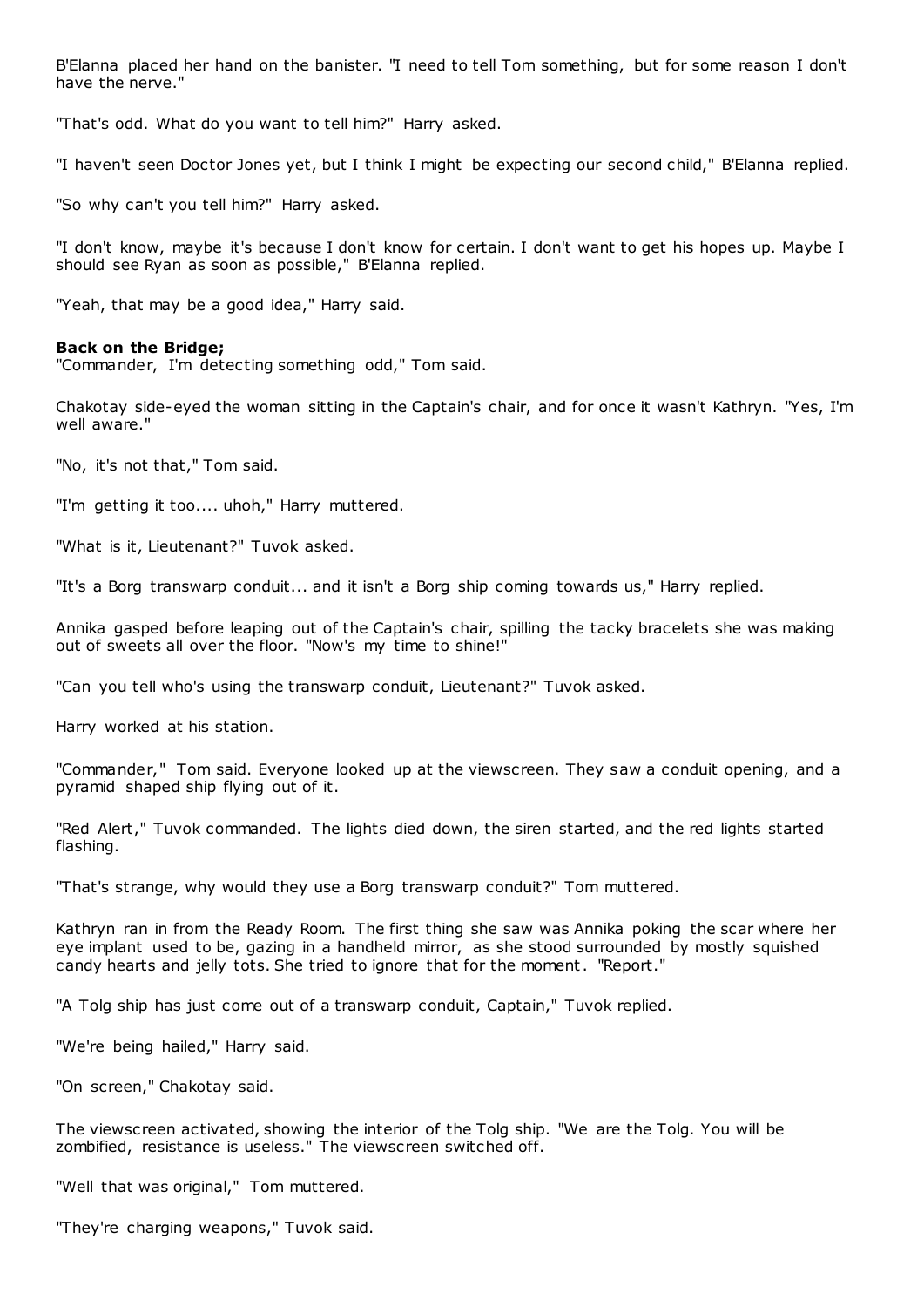"Full power to shields, ready weapons," Kathryn commanded.

"Aye," Tuvok responded.

The ship shook as the Tolg fired their first shot at the ship.

"Fire back with all we got," Chakotay ordered.

"Yes sir," Tuvok replied.

"Captain, I have an idea," Tom said.

"Lets hear it," Kathryn said as the ship shook.

"The conduit the Tolg arrived in, it's still open. We can go through it to escape," Tom said.

Kathryn groaned, "sure, what could go wrong?"

"That Tolg ship will just follow us, Tom. Besides we don't know where it leads," Chakotay pointed out.

The Engineering console exploded. James, Jessie and Lena got hit by the blast, and they were thrown backwards. Tom and Chakotay rushed over to them. Tom checked their pulses. He looked up at Chakotay.

"James and Jessie will be fine, but..." Tom stuttered. Kathryn stood up as another blast rocked the ship.

"Lena?" Kathryn said quietly.

Tom shook his head, and he looked away.

Chakotay stood up angrily, and he turned to Kathryn. She was physically shaken up.

"Mr Tuvok, prepare the tri-cobalt devices," Kathryn ordered.

"But Captain..." Tuvok said.

Kathryn and Chakotay glared icily at Tuvok.

"Aye Captain," Tuvok replied.

"Beam them to Sickbay," Kathryn ordered.

"Yes ma'am," Harry responded. The ship shook again.

"Tri-cobalt devices ready, Captain," Tuvok said.

Kathryn glared at the ship on the viewscreen. She narrowed her eyes, and she gave the order, "fire!"

Everyone watched as the weapons hit the hull of the Tolg ship, there were a couple of explosions, and the ship was blown in half. A shockwave erupted from the blast.

"Captain, we have to get out of here," Tom said.

"Set a course for the conduit, Lieutenant," Kathryn commanded. Everyone stared at her in shock. "Do it!"

"Aye Captain," Tom said.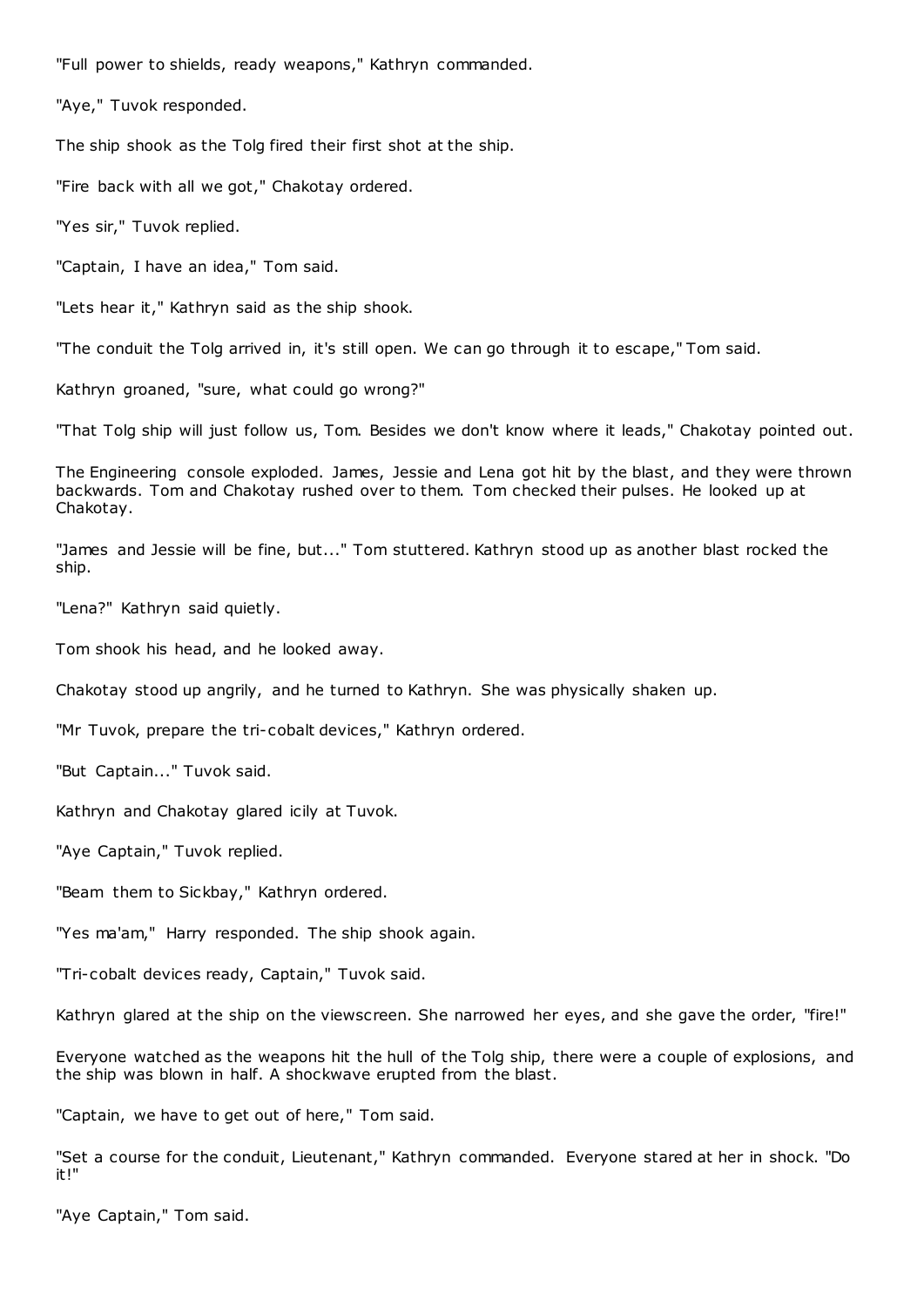Voyager flew into the conduit, but pieces of the Tolg ship followed them in.

"Captain, several pieces of the Tolg ship have been pulled into the conduit," Tuvok said.

"Increase speed," Kathryn ordered. Tom nodded in response.

"Captain, we'll reach the end of the conduit in ten seconds," Tom said.

"Is that all?" Harry commented.

Everyone ignored him. Ten seconds passed quickly, and Voyager flew out of the conduit.

"What's our position?" Kathryn asked.

Harry worked at his station. He stared at it in shock, and he looked up at Kathryn. "I don't believe it Captain, but according to our sensors, we're only one hour away from Pluto," Harry replied.

Everyone stared at him, open mouthed.

"Are you sure, double check?" Chakotay asked.

Harry nodded, and he worked at his station. He shook his head, "the same. We're home."

Kathryn looked saddened. "But at what cost."

*Captains Log Supplemental: After an attack from the Tolg, we have arrived back in the Alpha Quadrant. Several pieces of the Tolg ship has been brought with us, and there's still what you call lifeforms on them. We've sent a message to Earth but so far we haven't got a response.*

#### **Sickbay:**

Kathryn and Chakotay were standing around Lena's biobed. Doctor Jones and Tom were trying to revive her, with no such luck.

Doctor Jones shook his head. "I'm sorry."

Kathryn tried to stop herself from breaking down in tears, but it didn't work. Chakotay tried to comfort her, but nothing seemed to help. They both hugged each other.

"This isn't right, Doc, she is a main character," Tom said.

"You can't expect everyone to stick around in a Season finale, Tom, you know how it goes," Doctor Jones muttered. He sighed, and he went to treat his other patients.

In: "Bridge to Janeway."

Kathryn quickly pulled away from Chakotay, and she wiped the tears from her eyes. She tapped her commbadge. "What is it?"

In: "Captain, the remains of the Tolg ship, something strange is happening to it."

"Strange, what do you mean?" Chakotay asked.

In: "It's hard to explain, you should see for yourself."

"We're on our way," Kathryn muttered. She and Chakotay left Sickbay.

#### **The Bridge:**

"This is odd, we're being hailed again," Harry said.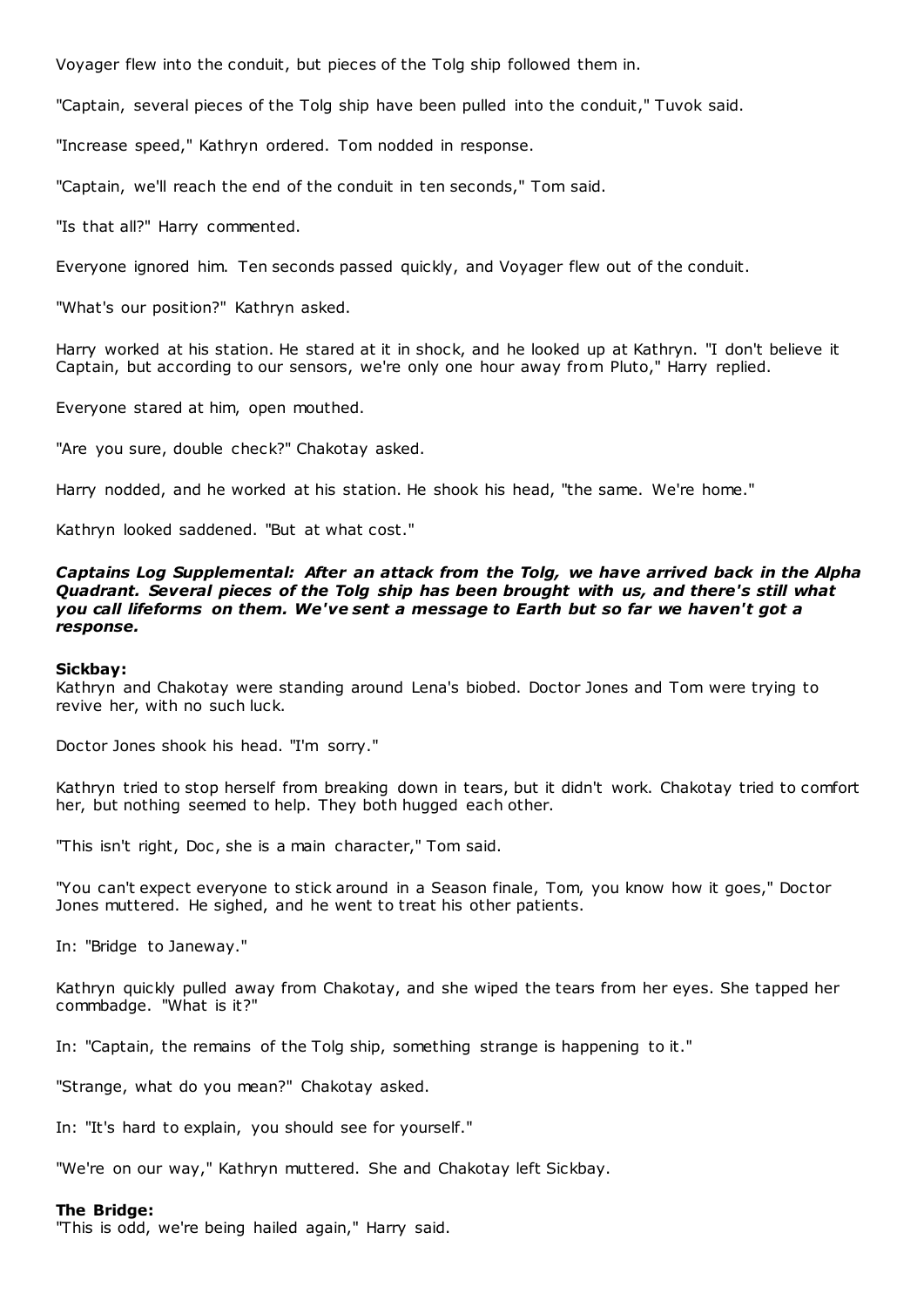"Put it on screen," Tuvok ordered.

The viewscreen activated, this time it showed a damaged corridor. They saw hurt drones in the background. A female drone, who looked about seventeen appeared on the screen.

"I don't get this," Tom said.

"I am Commander Tuvok of the Federation Starship Voyager," Tuvok said.

"Nine of Twelve, secondary processor of Unimatrix 08, but my real name is Nichola. We require your assistance," the female drone said.

"Why should we give you assistance?" Kathryn asked angrily as she and Chakotay stepped onto the Bridge.

"Our battle severed our link with the Tolg Collective," Nichola replied.

"And?" Kathryn said questioningly.

"We don't want to go back to the Collective, we need someone to help us get back to where we came from," Nichola replied.

## **The Conference Room:**

"As you may know, the Tolg Collective was created in what you know as the Seventh Dimension before the Boss used it for his plans. In recent years half of the collective has been dimension jumping, trying to find one that was free of his influence. We thought that your dimension was one of them," Nichola said.

"We have been for a couple of months, the only bother we've had is from one Seventh Voyager crewmember, and the Boss," Tom said.

"So the Tolg decided to take half refuge in this dimension. However, less than two months ago our space was invaded by Federation ships. When the collective detected your ship in the Delta Quadrant, they thought it was one of his just like them," Nichola said.

"But Damien hasn't really been up to that much bother up to now, why start attacking the Tolg?" Harry asked.

"This is the reason why all the disconnected want taking to their home planets as soon as possible. We'll all be killed if we stay on the Tolg ship," Nichola said.

"We're not a taxi service. We're not going around the whole galaxy to take you guys home," Kathryn said.

"It's ok, all the drones on our ship were zombified on Mercury," Nichola said.

"Mercury, no one can live there," Tom said.

"I forgot to mention, the Mercury I speak of is in the Liger's home dimension," Nichola said.

"Yeah, the Mercury there is an M-Class planet," Lilly added.

"Can I ask how?" Kathryn asked.

Lilly inhaled through her teeth, pulling an awkward face. "We're still not so sure about that ourselves."

"We know that your Voyager has connections with the Ligers. You can ask them to send us home," Nichola said.

"After what happened do you really think we're going to help you?" Kathryn said.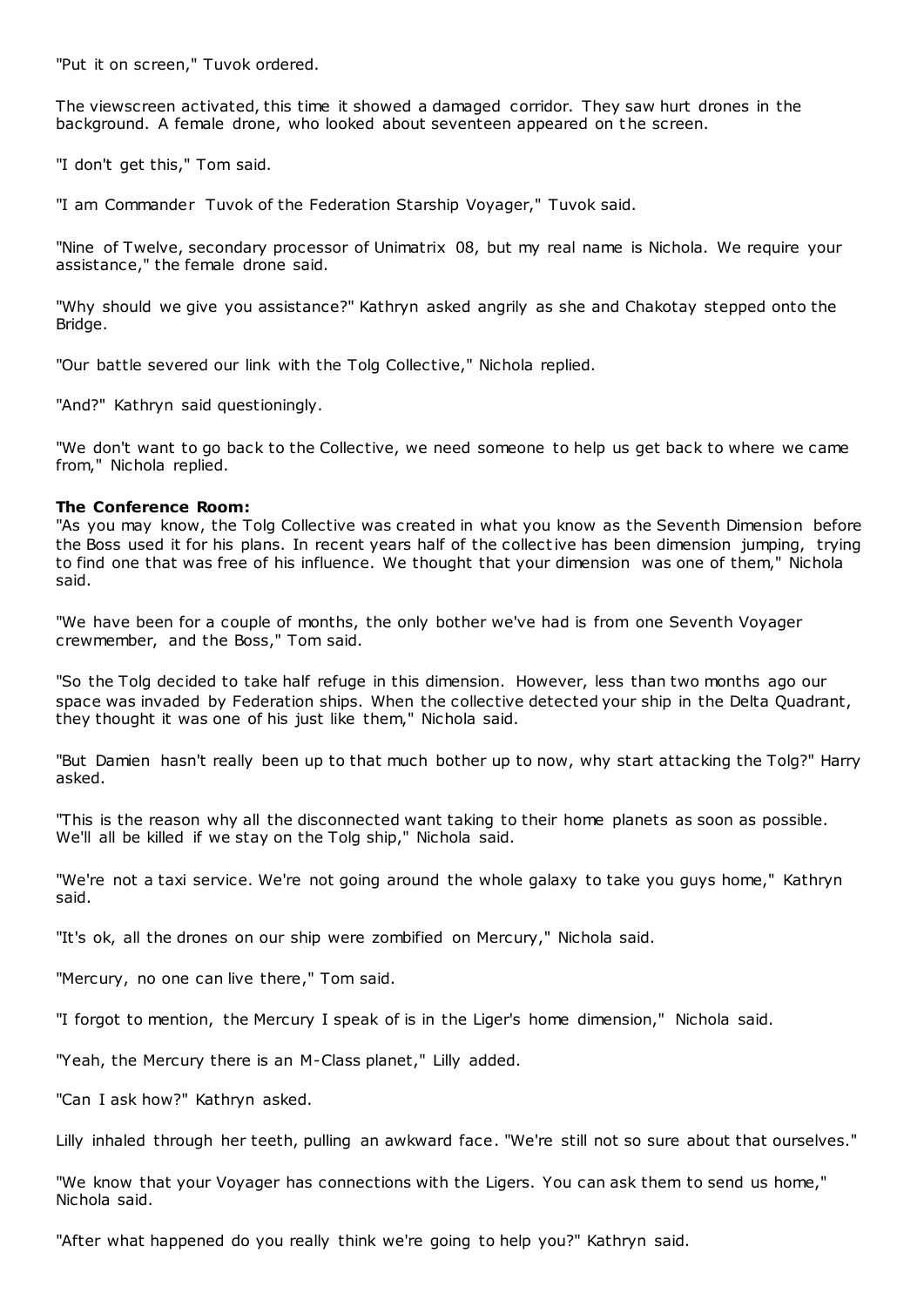"We can pay you back," Nichola said.

"How?" Kathryn asked.

"I'm sure our attack caused a few casualties on your ship, we could help treat any wounded. The Tolg have excellent medical expertise," Nichola replied.

Kathryn and Chakotay looked at each other, and they looked back at Nichola.

"Can you revive people?" Kathryn asked.

"The Tolg are based on death and stuff, do you really think they'll be able to help revive Lena," Tom said.

"Actually, the Tolg have a technique to revive the dead, just in case the species they're zombifying is incompatible when the victims can't be zombified when they're already dead," Nichola said.

"Forget I said anything," Tom muttered.

"So will you revive a member of my crew?" Kathryn asked.

"Yes, in exchange for our safe passage home," Nichola replied.

Kathryn and Chakotay glanced at each other and they smiled.

"Captain, this is illogical. They caused the death of Lena, in a way they're not paying us anything," Tuvok said.

"If it helps Lena, I'm all in for it," Kathryn said.

#### **The Bridge:**

"Hey, Tom, what are you going to do when we get home?" Harry asked excitedly.

Tom shrugged. "I haven't really thought about it."

"The first thing I'm going go do is see my parents," Harry said.

"Aaw, are you mummy and daddy's boy?" Claire teased.

"Actually, yes," Harry replied.

"I wasn't expecting that," Claire muttered.

"Hey guys, we'll be seeing Pluto in ten minutes. I think it's time to celebrate," Tom said, and he pulled out a bottle of vodka. He started drinking it, while everyone watched with nervous expressions on their faces.

"I think someone else should take the helm," Harry said slowly. Tom agreed by drunkenly falling onto the floor.

Evil C sat down at the helm, everyone looked at the person nearest to them nervously. "What? I'm probably better than you lot," Evil C said.

"Oh well, we're just going to Earth, nothing much will happen anyway," Harry said.

"Yeah, right on Harry! I think I'll go to Sickbay," Tom said in a slurry voice, he headed into the turbolift.

"That guy ain't right," Claire muttered.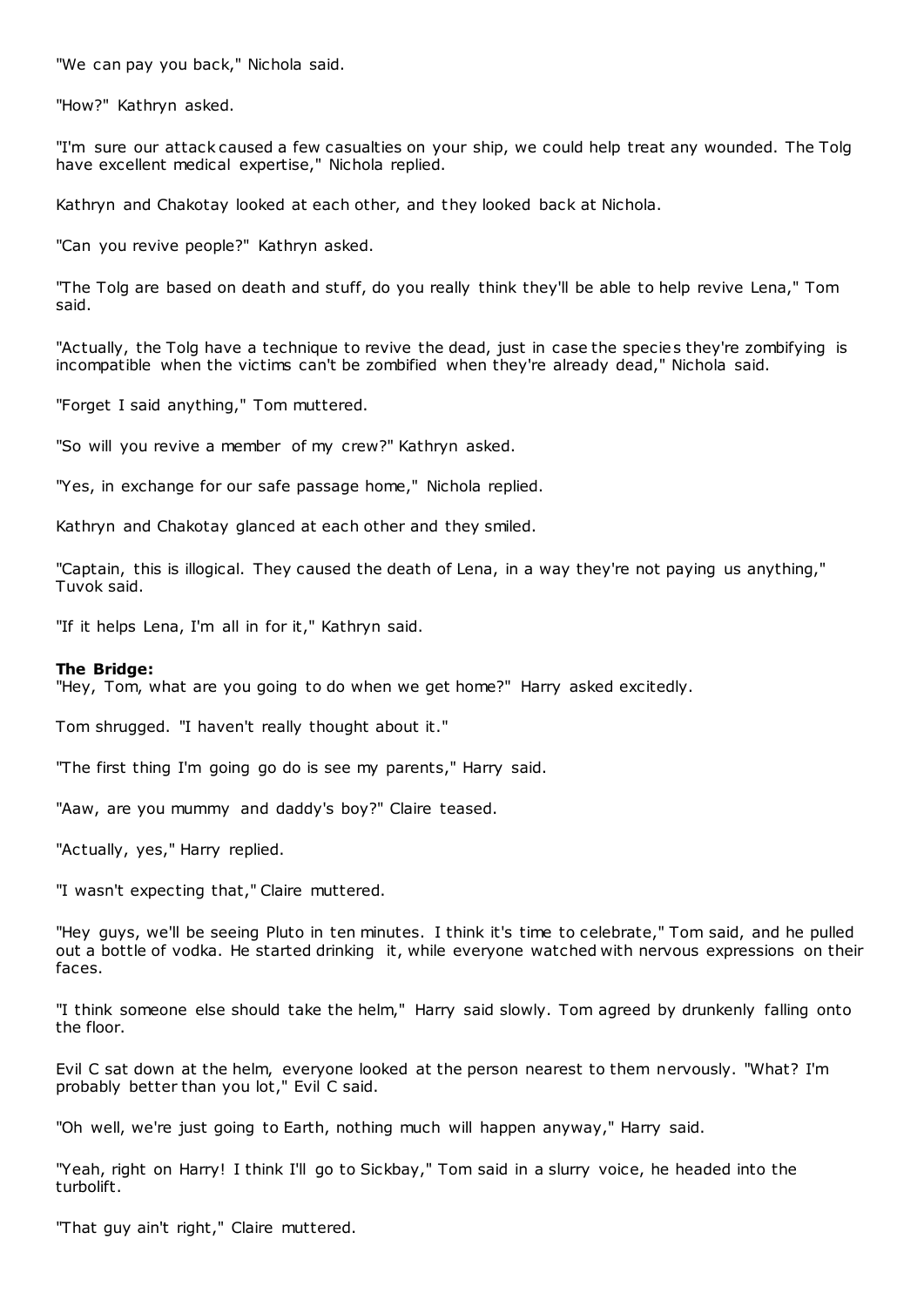#### **Sickbay:**

Doctor Jones was with Nichola, treating Lena. Lee was talking to Jessie and James.

"You guys were lucky, Lena got it right in the face," Lee said.

"That's nice. Will she be ok?" James asked.

"I don't know, that Tolg girl was saying nothing but technobabble so I don't know what she's doing," Lee replied.

"I think I'll stay here," James said.

"Great, that means I have to be the one to pick up Duncan from Danny's," Jessie muttered.

"I'm not staying because of that," James said.

"Yeah, whatever you say," Jessie said, and she walked out.

She was only a metre away from Sickbay when she bumped into a drunken Tom.

"Hey Jessie," Tom said in a slurry voice.

"Er, hey Tom," Jessie said nervously.

"You know we're not far from home, wanna celebrate?" Tom asked.

"Erm, not now. Lena's not back yet," Jessie muttered in response.

"Oh yeah, Lena. How's that going?" Tom asked, and he nearly collapsed again.

"To be honest, I don't know," Jessie replied.

"Aaaw, you're worried about her aren't ya?" Tom asked and he developed a stupid drunken grin on his face.

"Erm, I guess so," Jessie muttered.

"Want a hug?" Tom asked and he stretched his arms out.

"No, not really," Jessie replied, and she started backing off.

"Ok, no hug? Are you sure?" Tom asked, and he pouted.

"Very sure," Jessie replied, and she backed into the wall by accident.

Tom got even closer to her, too close for comfort.

"Tom Paris!" a familiar voice yelled from down the corridor.

"Tom!" another familiar voice yelled.

Tom looked around, he saw B'Elanna storming up to him, and James glaring at him from the doorway.

"Crap, I think I'll go into hiding," Tom muttered.

"Are you ok?" James asked on approach.

"I don't know," Jessie replied.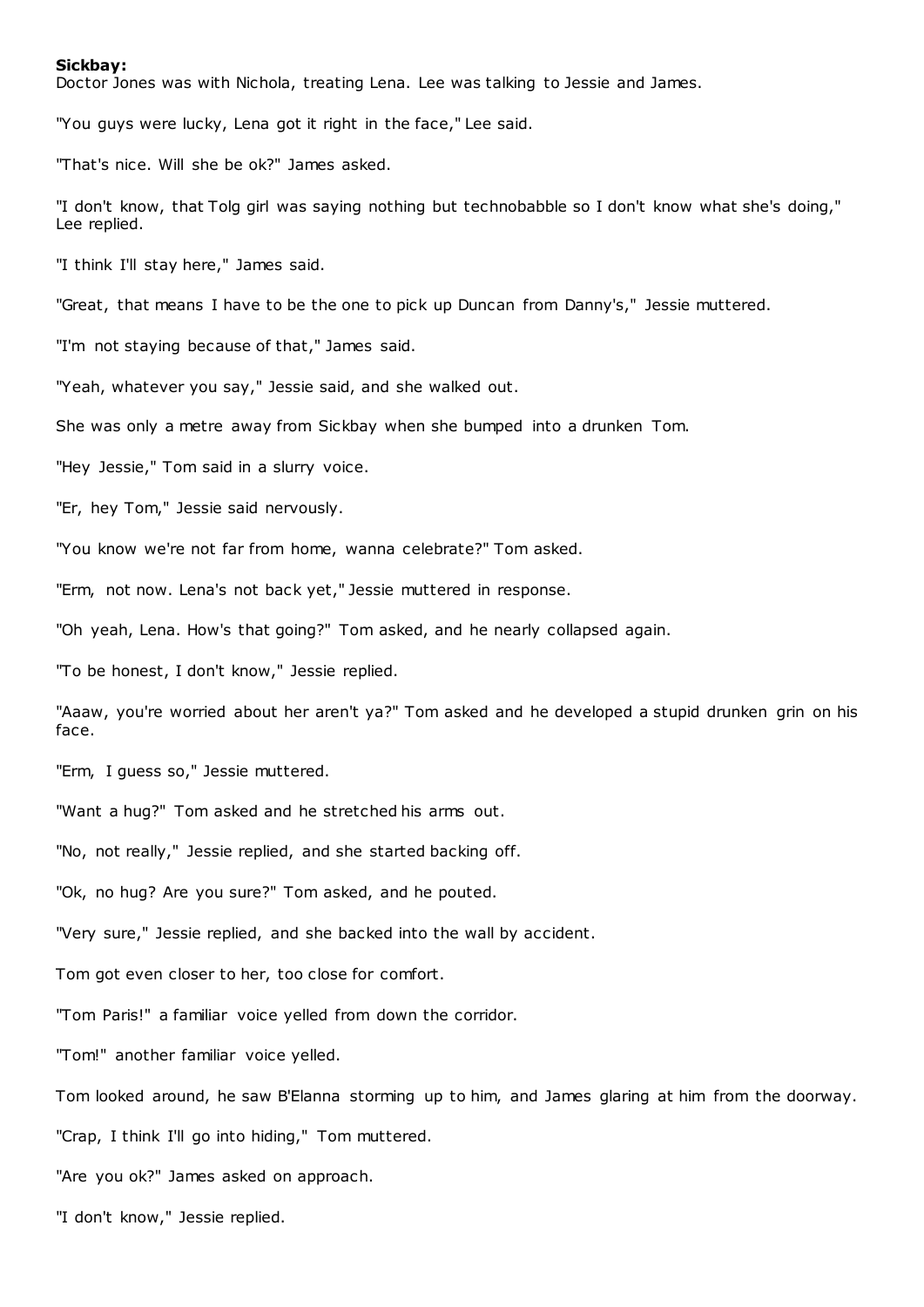B'Elanna finally got to the others. She slapped Tom in the face, hard. "What do you think you're doing with her! Answer me!" she yelled.

Tom trembled. "I'm sorry B'Elanna," he stuttered.

"Sorry? That's not what I was expecting. I want you to answer my question, right this instant!" B'Elanna screamed.

"Er.. it might've had something to do with the vodka I had," Tom muttered.

"That's no excuse! I thought you loved me, obviously I was wrong!" B'Elanna yelled, and she stormed off. Tom tried to follow her.

"B'Elanna, wait!" he yelled. B'Elanna didn't answer him.

"Ok, if you're not going to tell her, are you going to tell us?" James asked.

"I told you, it must've been the vodka," Tom replied.

"Is this why you were being nice to us earlier?" James asked.

"What are you talking about?" Tom asked.

"You know what I'm talking about, you were nice to her eight years ago when you had that first crush," James replied.

"I don't think so, somehow. I love B'Elanna," Tom said.

"You have a funny way of showing it," Jessie said.

Tom grunted and rolled his eyes. He turned around to storm off, but James grabbed his arm and forced him to turn around.

"Don't you think you're forgetting something," James said.

"Oh, what?" Tom huffed overdramatically. As usual, he was knocked unconscious. James and Jessie went back into Sickbay.

#### **The Bridge:**

"Ok, lets put Pluto on screen," Harry said excitedly. Everyone groaned in response. The viewscreen was activated to show the freezing planet known as Pluto.

The ship shook violently, and everyone had to grab onto their stations to avoid falling over. The Red Alert siren went off, and the red lights started flashing.

"What was that?" Claire asked.

"Weapons fire.. Federation weapons fire," Harry muttered in response.

"Locate the source and put it on screen," Tuvok commanded.

Harry nodded, and he worked at his console. The viewscreen changed to show a very familiar looking ship.

"According to the sensors, it's registry is NCC-1701-E. It's the Enterprise," Harry said.

"That weapons fire had to be an accident," Claire commented.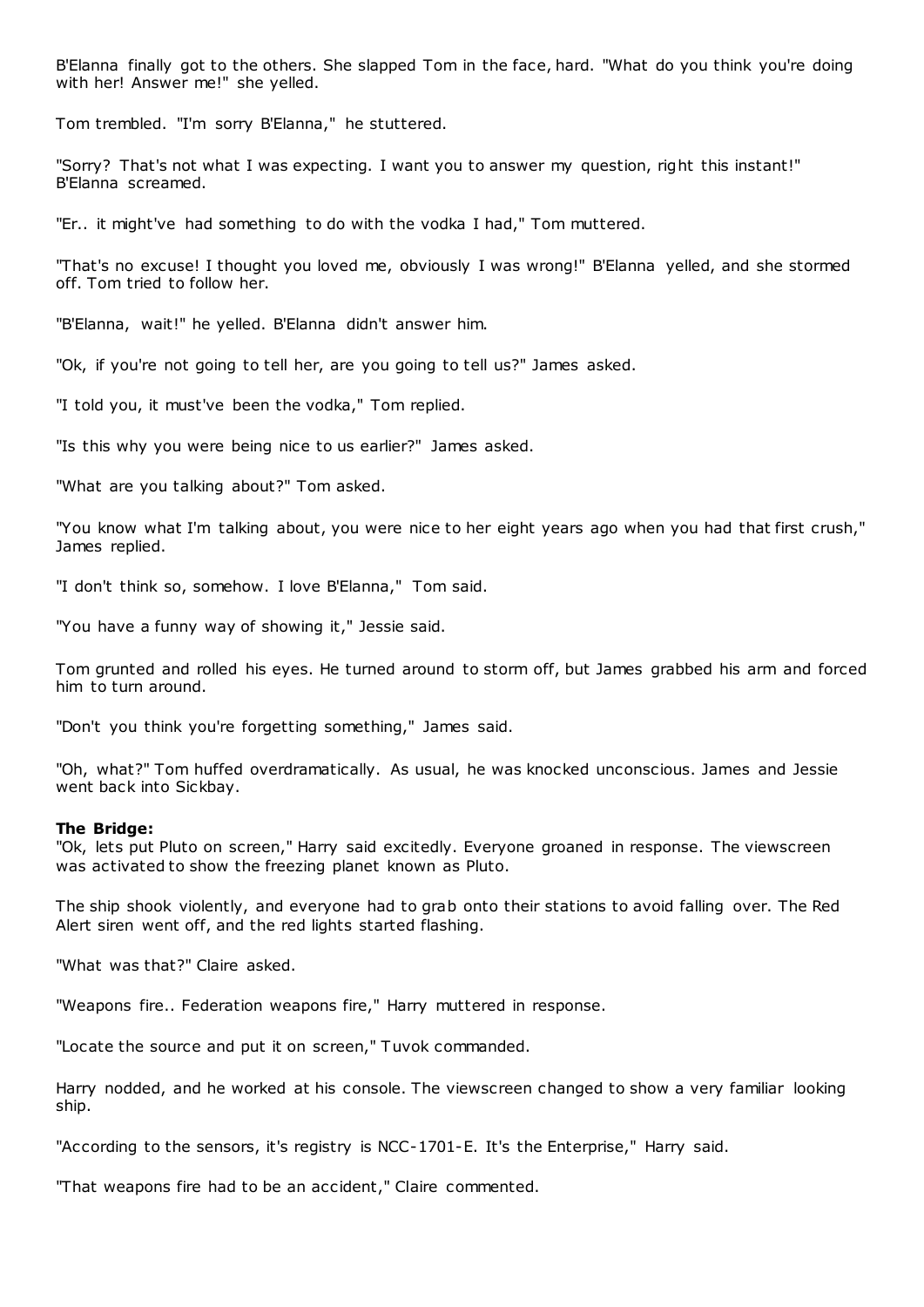"I don't think so," Evil C muttered. Everyone looked at the viewscreen again. The Enterprise was now firing four blue torpedoes. The ship shook violently again, and the Engineering console blew up.. again.

"That thing's not having a good day," Claire muttered.

"They're hailing," Harry said.

"On screen," Tuvok commanded.

The viewscreen changed to show the Enterprise bridge, but everyone was shocked when they saw who was on it.

"Hi, remember me?" Phoebe said evilly. She started laughing, and the rest of the crew laughed with her. Their Chakotay stopped.

"I don't get it," he said. Phoebe smacked him on the head.

"How's this possible, you lot were killed?" Harry asked.

"The originals were. We're all from lots of different Voyagers, but we were given the original's memories and personalities," Phoebe replied.

"That's just great," Harry muttered.

"How did you get a hold of that vessel?" Tuvok asked.

"That's not what you should be worried about at the moment. All you should know about this vessel is.. that's it going to kick your sorry butts. Good day," Phoebe replied. The viewscreen switched back to show the ship.

The Enterprise continued firing torpedoes.

"Returning fire," Tuvok said.

Voyager fired several torpedoes at the Enterprise, the shields fluctuated, and the torpedoes bounced back towards Voyager. All of the torpedoes hit the shields, and the shields disappeared.

"What happened?" Evil C asked loudly as smoke filled the Bridge.

"I don't know, their shields seemed to reflect our torpedoes!" Harry yelled over the noise.

Kathryn and Chakotay rushed onto the Bridge.

"What is going on?" Kathryn asked loudly.

"We're being attacked by the Enterprise, Captain. Seventh Voyager crewmembers have taken over it," Tuvok replied.

The ship shook violently, and the Tactical station exploded. Tuvok fell to the ground with severe burn wounds on his face and neck. Kathryn knelt down and checked his pulse. She started shaking, and she stood back up.

"Beam him to Sickbay, now!" she yelled. Harry swallowed hard and did what he was told.

"Captain, the Tolg. The Enterprise has just destroyed them," Claire said.

"Who bloody cares about them, Claire. Lets just concentrate on saving ourselves," Kathryn said angrily.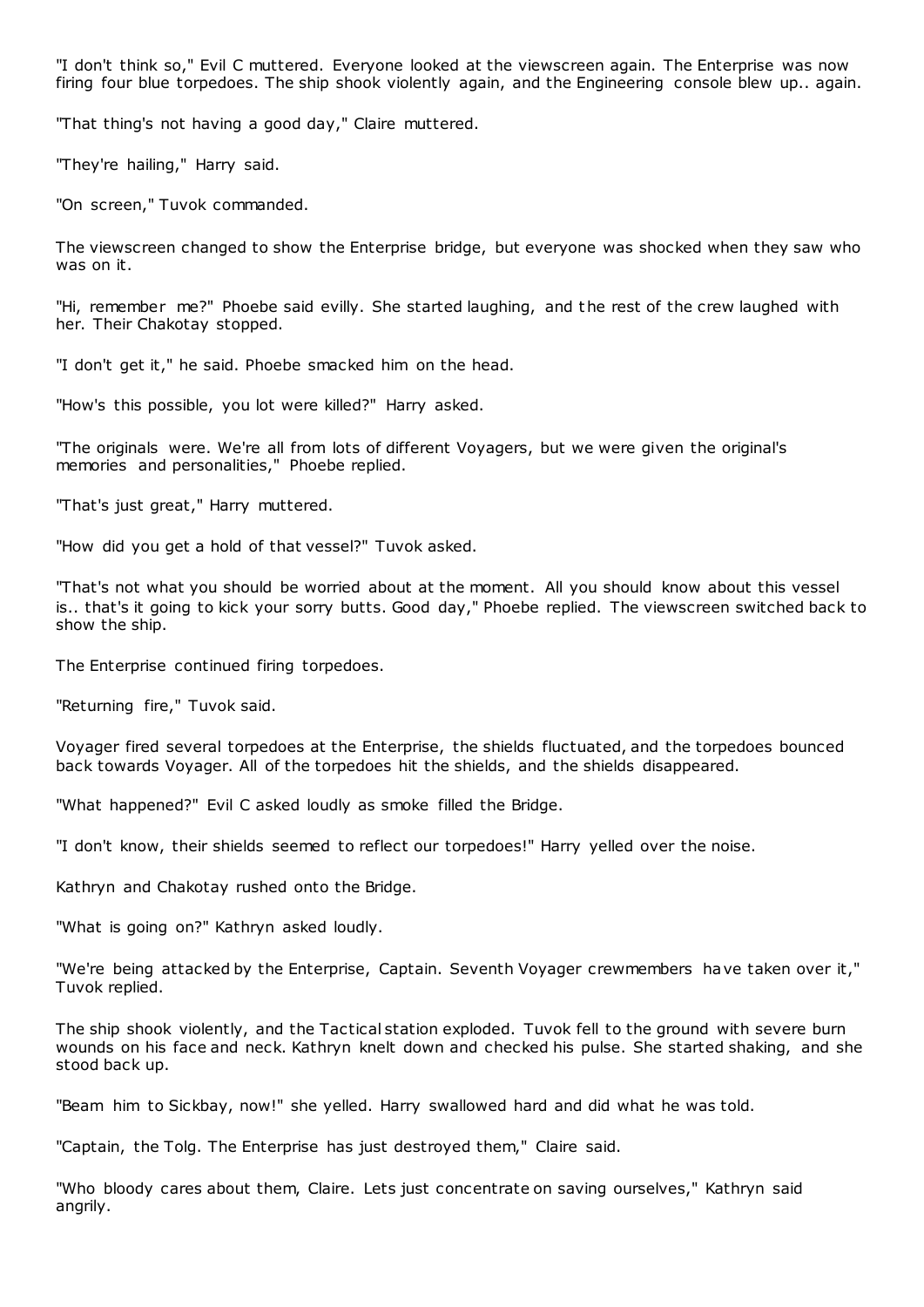"If we keep going like this, we'll be destroyed," Harry said as another hit destroyed half of the helm. Evil C didn't get hit by the explosion.

"Good thing I have an idea," Chakotay said as he made his way down to the helm. "Erm, whatever your name is.. take us down to Pluto," Chakotay said.

Everyone stared at Chakotay like he was crazy. "Why on earth would we want to land there?" Kathryn asked angrily.

"We could make it look like we're crash landing on the planet. They may think we've been destroyed, and leave us alone," Chakotay replied.

"With this much damage, we might not have to pretend," Harry pointed out.

"Do it," Kathryn commanded.

"Captain, I'm detecting transporter activity on all decks!" Harry yelled out. Just as he said that Chakotay dematerialised.

In: "Sickbay to Janeway. Captain, Ensign Stuart and Crewman Rex have just disappeared."

Kathryn turned to Harry. "Harry, who else has gone?"

Harry worked at his station. "Captain, all of the Marquis crew are gone. Also Duncan, Kiara and Naomi have been taken too."

"What would they want with them?" Kathryn asked herself.

"Ten seconds till we land," Evil C said to get everyone's attention.

Kathryn tapped her commbadge. "Janeway to all hands, we will be landing soon. But because of all the damage we've sustained, it may be a rough landing."

"You forgot to mention who the pilot was," Harry said. Evil C was about to say something but the ship rocked violently as it landed on the ice.

"If it was Chakotay, I would've warned the crew," Kathryn muttered as she held onto the railing.

"Wow, I didn't know the ship could ice skate!" Claire yelled.

Evil C briefly glanced at her. "This thing doesn't have any breaks, damn this ice."

Kathryn rushed back over to the helm, and she tapped in some commands. The ship finally stopped. "Remember, this ship has landing struts, and that's where the brake button is," she said.

"Fair enough," Evil C muttered. Kathryn walked away, but she didn't notice Evil C pulling a horrible face at her.

"Captain, the Enterprise has gone," Harry said.

"But they have our crewmembers," Claire said.

"I already know that!" Kathryn yelled. Claire cowered.

"We can't stay here for long, the ship could turn into an ice cube and we'll never get it off the ground," Harry said.

"Begin repairs," Kathryn ordered.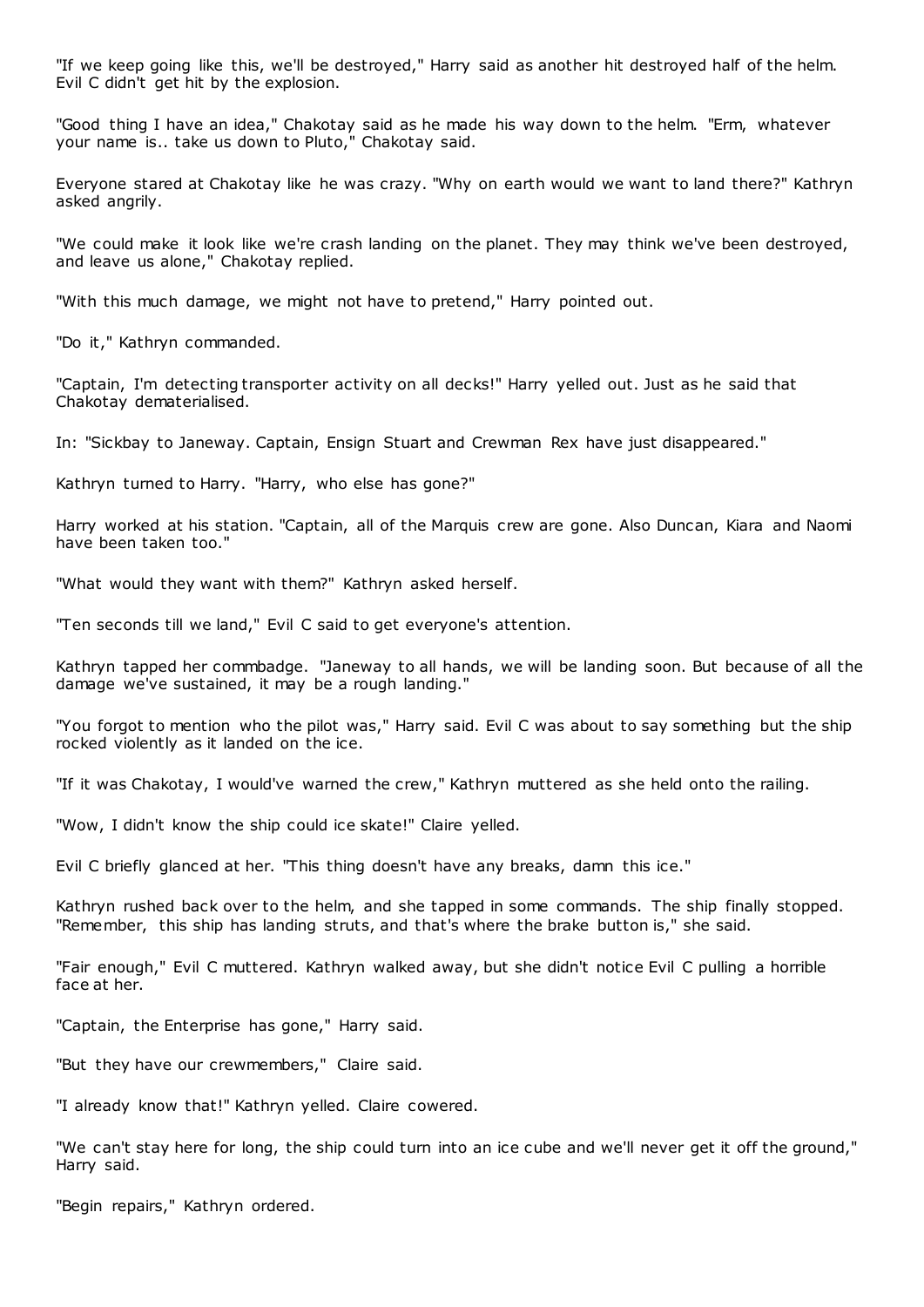"Aye Captain," Harry said.

### **The Enterprise, one of the Brigs:**

The Brig was rather large, it was large enough to fit all of their prisoners.

Phoebe and Seventh Chakotay walked in, and they stood in front of the forcefield.

"Well well, our plan worked after all," Phoebe smirked.

"Makes a change, you usually screw them up," Seventh Chakotay said. Phoebe smacked him.

"Why have you.." Chakotay asked.

"That doesn't matter, you will be taken to Mercury in the Liger's dimension as prisoners of the Seventh Dimension," Phoebe replied.

"The planet's actually quite nice, hot but nice. Too bad night time has to come," Seventh Chakotay said.

"What do you mean?" B'Elanna asked.

"Well the device that hides Mercury from people like us is malfunctioning. It keeps blocking out the sun during the day, it gets rather cold so I'm told," Chakotay replied.

"I don't get it," Danny said.

"You will," Phoebe said. She and Seventh Chakotay left the room laughing evilly.

#### **Voyager, the Bridge:**

Doctor Jones, Nichola, and Lena came out of the turbolift. Kathryn came up to them.

"Lena, I'm glad to see you're ok," Kathryn said.

Lena just smiled at her. Kathryn turned to Nichola.

"What about Tuvok, can you revive him too?" Kathryn asked.

"No, Captain," Nichola replied.

"Why not?" Kathryn asked angrily.

"I only had enough Tolg nanoprobes to revive Lena, I need another drone to revive him, but somebody told me that the Tolg ship has been totally destroyed," Nichola replied.

Kathryn covered her face with her left hand. "This is not happening. Seventh Voyager, or Enterprise, is going to pay."

"Captain!" Harry yelled to get everyone's attention. Everyone looked his way. "Four Liger ships have just came out of the conduit. Three are the Lillyia ships.'

"Try and send out a distress call to them, they may pick it up," Kathryn commanded.

Harry nodded and he worked at his station furiously. He smiled. "They must've detected us, they jumped to high warp to get here."

Lena went over to what was left of Tactical, and she pushed away some of the rubble. "That was quick," she said.

"Their ships can go at warp 9.9, Lena," Kathryn said.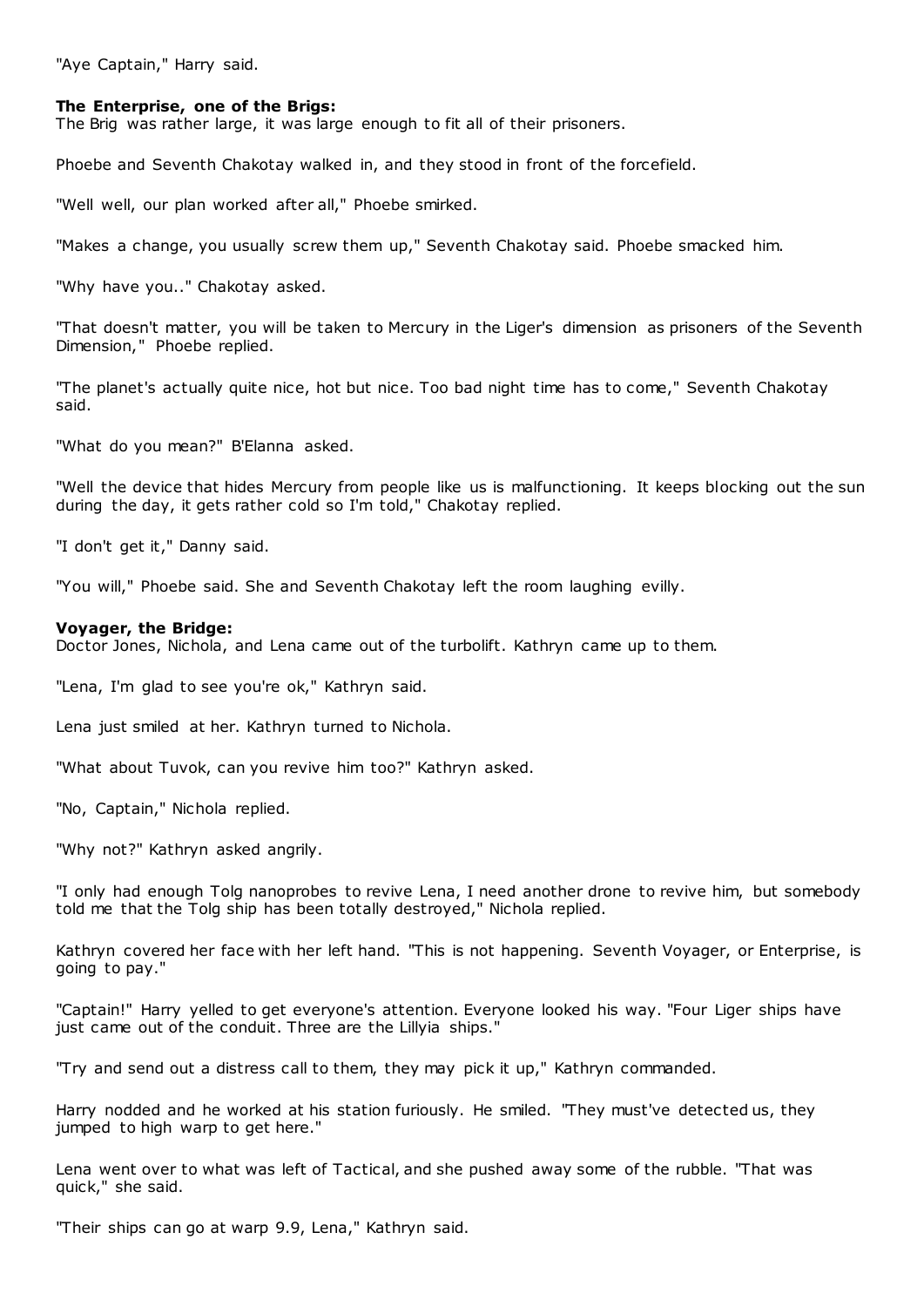"They're hailing," Harry said.

"Good, open a channel," Kathryn said.

The viewscreen changed to show the Lillyia Z5's Bridge. Scot, Dave and Carly were there.

"It's good to see you again," Kathryn said.

"Yeah, but I wasn't expecting to meet again like this. The Z6 and Z7 will pull your ship back into orbit," Scot said.

"Z7?" Kathryn said questioningly.

"Our new addition to the fleet, we'll speak to you once you're up here," Scot said. The viewscreen switched itself off.

"That explains the fourth ship," Harry muttered.

## **The Conference Room:**

All that was left of the main cast, and the Lillyia crew were at the table with a few new faces.

"It happened about a month and a half ago, Federation ships kept coming into our dimension and attacking us. It didn't take us long to realise that it was the Seventh Dimension's dirty work," Scot was saying.

"They have this new weapon that allows them to seriously damage any ship they're up against, and they replace the crew. Rumour has it that the original crew get deposited on our Mercury," Dave said.

"Your Mercury, surely you would know if prisoners are being sent there," a sober Tom said.

"Mercury was taken over by the Seventh Dimension only days after the attacks began, the planet is heavily guarded," Scot said.

"What would they want with our Marquis crewmembers, and three of our children?" Kathryn asked.

"They probably think Marquis crewmembers would be useful for battle, they might brainwash them. The kids will probably be used as slaves," Scot replied.

"We've got to rescue them," Lena said.

"But how? With that weapon of theirs we have no way of getting to Mercury," Dave said.

"We know what their weapon is, all we need to do is find its weakness," Kathryn said.

"Our Fleet hasn't really come up against the weapon, what does it do?" Scot asked.

"Basically if a ship fires weapons at it, they just bounce back at them, twice the power," Harry said as he read from a PADD.

"If their own shield's a weapon, there could be a way to defeat them," Scot said.

Dave eyed him suspiciously. "You've already suicide bombed the F9."

"Haha," Scot said in a droll tone. "You forget, this was Damien's only good idea and I was the one who came up with how to counter it. All ships will need their shields readjusting, and their power frequencies settings changed."

"What makes you think that he hasn't fixed that vulnerability," one of the new faces, a tall dark haired man said.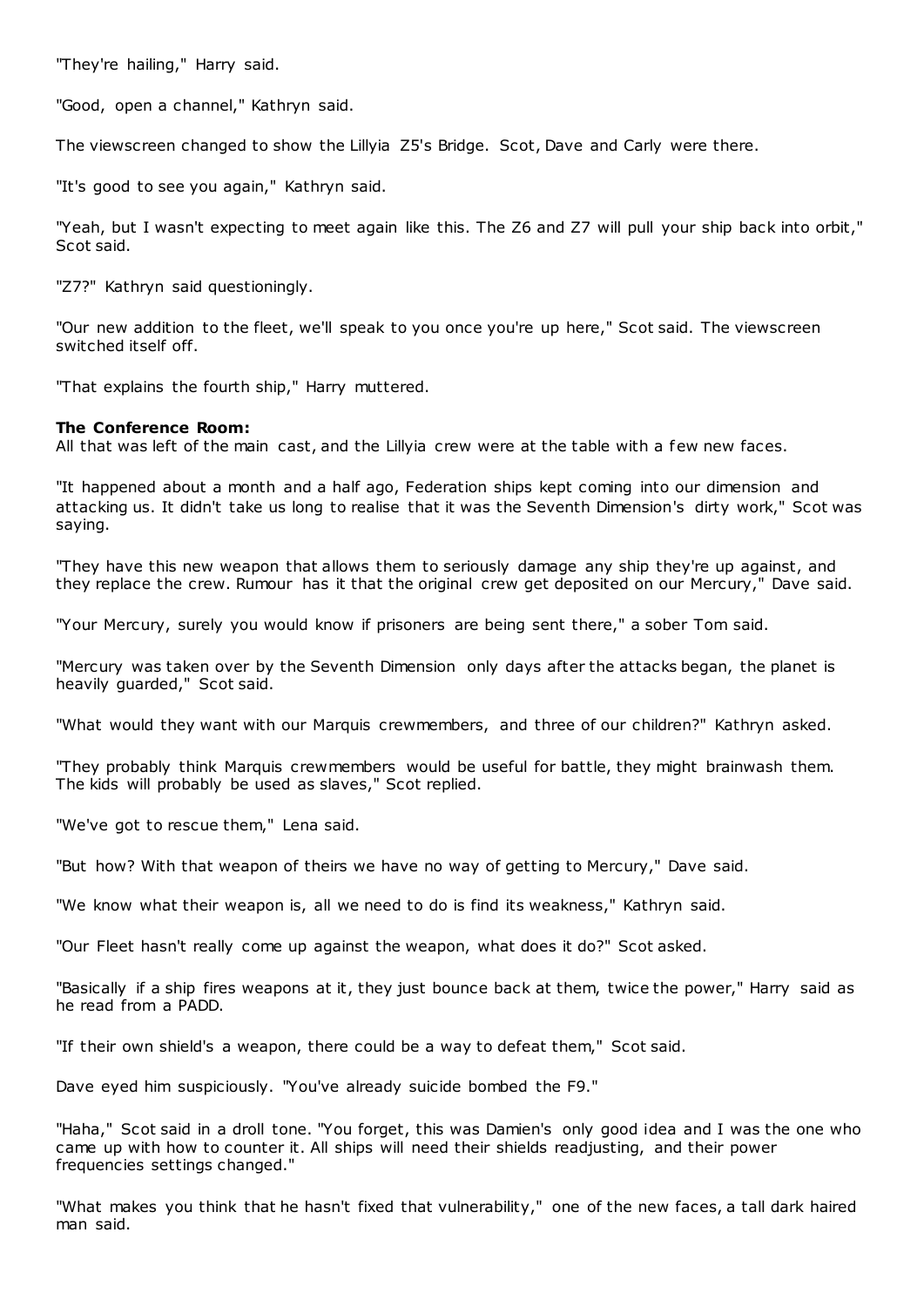Scot laughed mockingly, "really? I'd never have thought of that."

Kathryn glanced between the two, her patience running low. "We're going to need a lot more than a shields upgrade. Weapons, battle strategy for example. You said Mercury is well guarded."

Lilly nodded. "Yup, we're going to need to co-ordinate something between all the Z's and Voyager. If I *have to*, I'll take command of the flagship temporarily."

"The Z7's still fresh out of its packaging. We've been commanding it from the Z5, no one left who is qualified," Scot said.

Kathryn sighed loudly and grumpily, she gestured to her own crew to leave them to it and discuss their own battle plans.

"I think I'll stay as Commander on the Z5," Scot said.

"I wonder why," Dave sniggered sniggered which was followed by a smack from Lilly. He pouted and he rubbed his head. "Come on, that doesn't solve anything, the Z7 is still all ensigns and no leaders. Not to mention the Z5 was my ship first."

"Commander Haxon," Scot said. The unknown guy turned to attention. "You're in command of the Z4."

"Yes sir," Haxon said unenthusiastically.

Scot smiled and nodded. "Z5 Lilly and I, Davey boy can have either the 6 or the new one, his choice. Easy peasy."

"And whatever's left just gets towed, what?" Lilly said, also losing her impatience.

Lena put her hand up. "Ooh, ooh, pick me!"

"You're not a Liger or trained for our ships," Lilly said.

Dave shrugged casually, "well she's done it before..."

"You sure? When she's in command of Voyager it either nearly blows up or crashes," Harry said.

"Shut up you!" Lena yelled.

"Surely Emma qualifies first as a battle commander before random people from Voyager," Lilly suggested. The Liger members of the room looked on, unsure and a little scared that made some sense to them.

"Does it matter? You sort that out between you, my crew have repairs and upgrades to make," Kathryn snarled.

"Upgrades? You mean the shields?" Chakotay questioned.

Kathryn smiled knowingly at him. No one had any idea why.

# *Captains Log Supplemental: Voyager has been repaired and equipped with some new Liger weapons. Voyager and the Lillyia Fleet are now ready for battle*

## **The Bridge:**

Kathryn was sitting on her chair, as usual. Harry was at opps. Tom was at the helm. Emma was at Tactical. Faye was at the Engineering station. Finally, Evil C was at the Science station. The red alert lights were flashing again.

"Weapons and shields status," Kathryn commanded.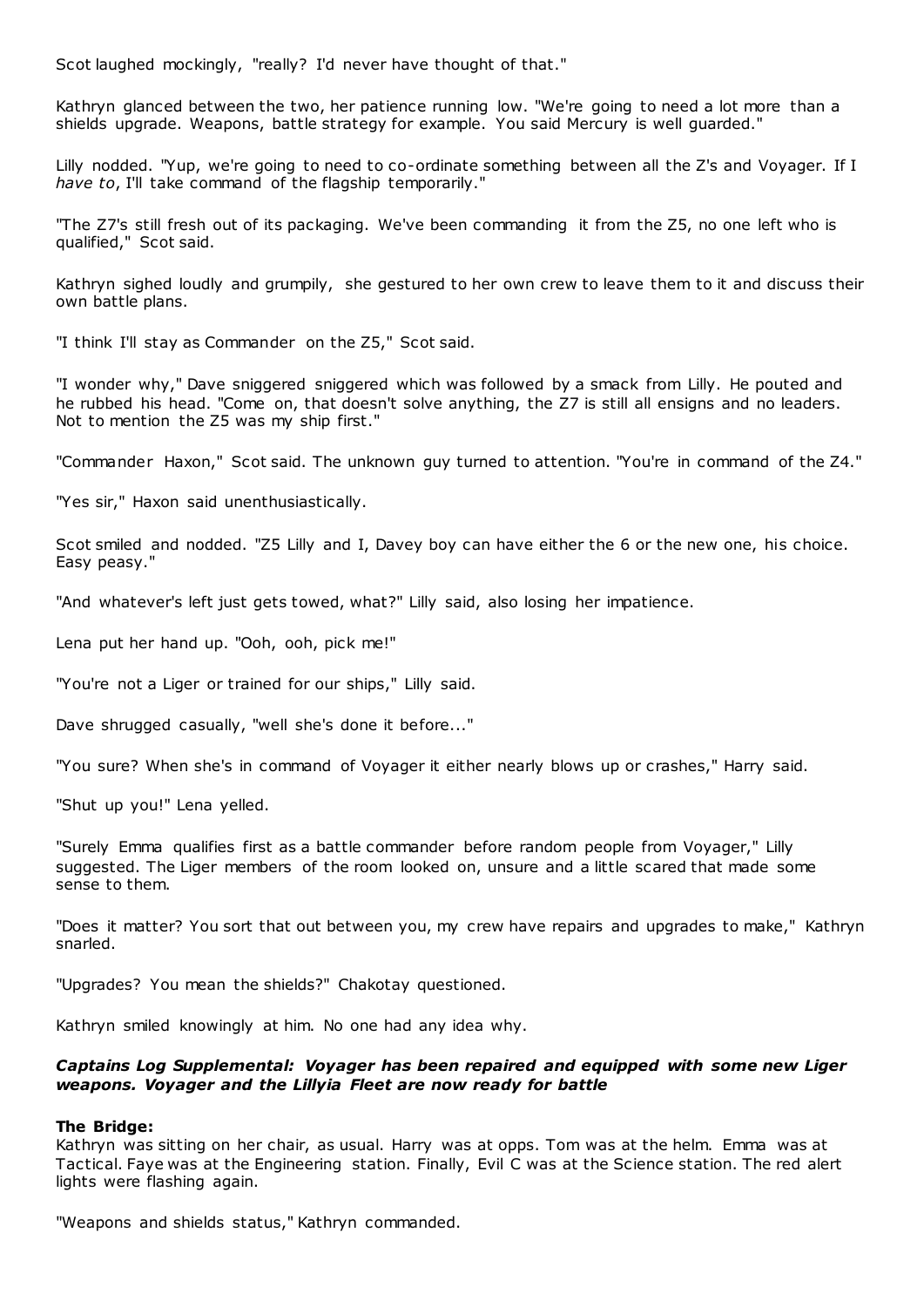"They're 100%," Emma said.

"Right, Mr Paris.." Kathryn said.

"Ohno, something else is coming out of the transwarp conduit," Harry said.

"What is it this time?" Kathryn asked.

On the viewscreen, another Voyager came out of the transwarp conduit.

Kathryn hid her face with her hand again. "If this is the Voyager I think it is, we're doomed."

"We're being hailed," Harry said.

Kathryn rolled her eyes. "On screen."

Everyone groaned when the viewscreen showed Voyager's Bridge, with the Pokémon characters.

"I'm Captain Ash.."

"Yeah, we know!" Emma yelled.

"Hey, you didn't let me finish," Ash pouted, and he started crying. Pikachu shook its head.

"What do you want this time?" Kathryn asked.

"We heard there was a party, so we've come to party," Brock replied.

"Er, ok.. you can join us at our 'party'," Kathryn said. Everyone looked at her with shocked and mortified expressions on their faces.

"Yeaaaaahh! Party!" Ash yelled.

The viewscreen went off.

Everyone was still looking at Kathryn. "We always need some fodder." That seemed to convince everyone. Kathryn pressed a button on the console next to her chair. "Janeway to all hands, we'll be engaging in battle soon. So all hands to battle stations!"

"Shouldn't you have ordered that before?" Tom asked. Kathryn glared at him, and he cowered.

The two Voyagers and the Lillyia Fleet flew past the rocky debris remains of Venus. As soon as they did so they could see a huge fleet of Federation vessels heading towards them.

"It's time, there's no turning back," Kathryn said in an over dramatic voice.

Soon enough the battle was raging, with Voyager and allies easily outnumbered. All of the Lillyia ships were badly damaged, and so was the two Voyagers.

"Shields status," Kathryn commanded.

"10%," Emma replied.

"A few more hits and we'll lose shields!" Harry yelled.

"Tom, we'll have to rely on your piloting skills," Kathryn said.

"Yes ma'am," Tom said.